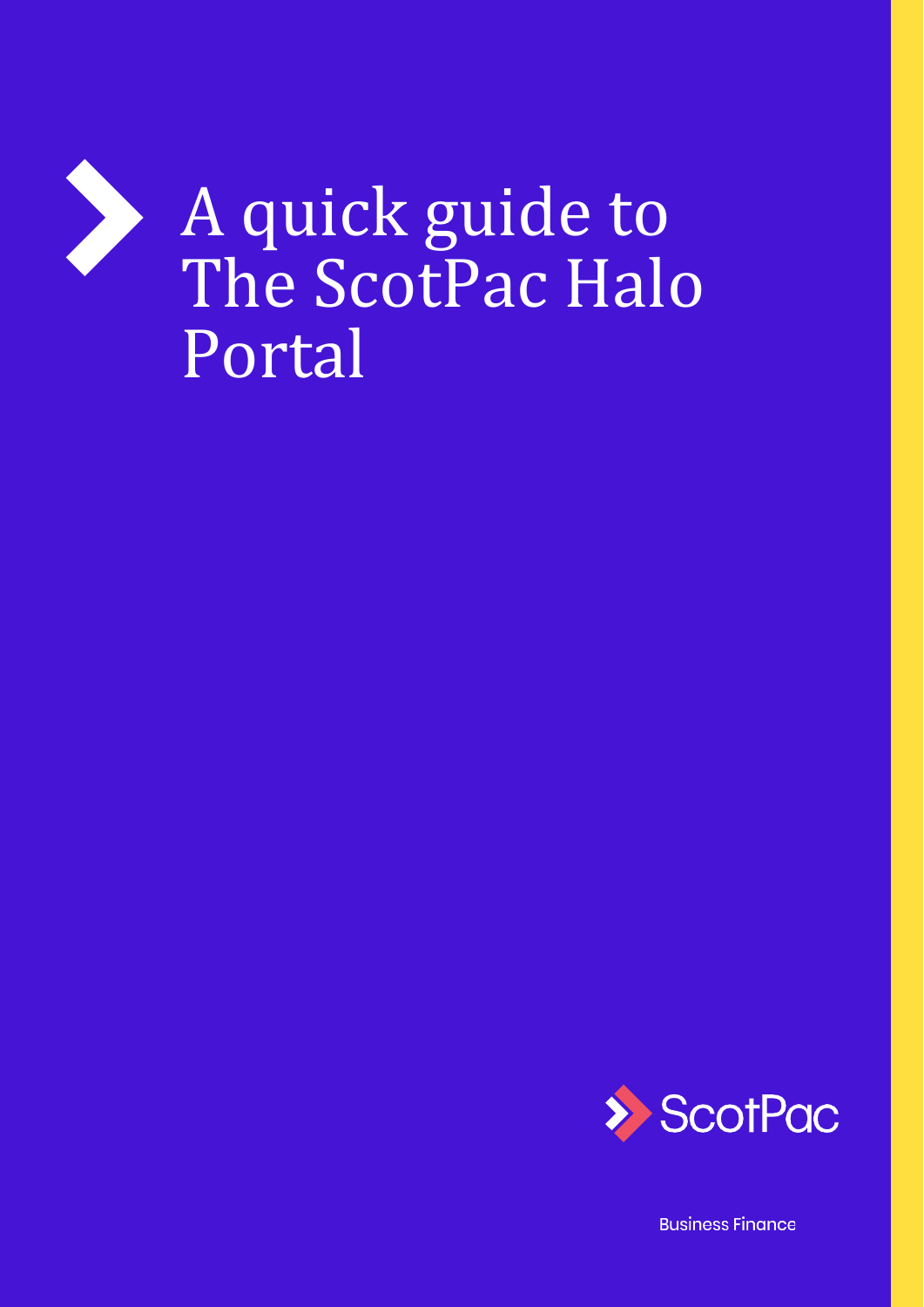

# Logging In and Overview

This document provides a quick overview to allow you to get a basic understanding of the key functions you will require for the ScotPac Client Portal – Halo, to help you get up and running as soon as possible.

## Logging in

You'll soon receive your logon details to access the new portal. The URL is https://scotpac.hpdsc.com/.

When logging into the portal for the first time you will be prompted to reset your password and you will then be taken back to the client login screen to log in for the first time with your newly created password.

*\*See the section User Administration at the end of this document for details ofhow* 

*to create additional users on the account.*

*TIP: Passwords expire every 60 Days, must be between 6-50 characters long, and can't be re-used for the next 2 password changes. Triplicate characters cannot be accepted (i.e. Password111) but duplicates can be (i.e. Password11)*

#### What you'll see

When accessing the portal, you will see the Agreement Summary Screen. This screen will show you your availability, is used to request drawdowns as well as providing real time balances for account facilities including Sales Ledger, Funding Disapproved & Funds InUse.

Please note that each widget can be moved on your screen, so it may not be an exact replica of the below:

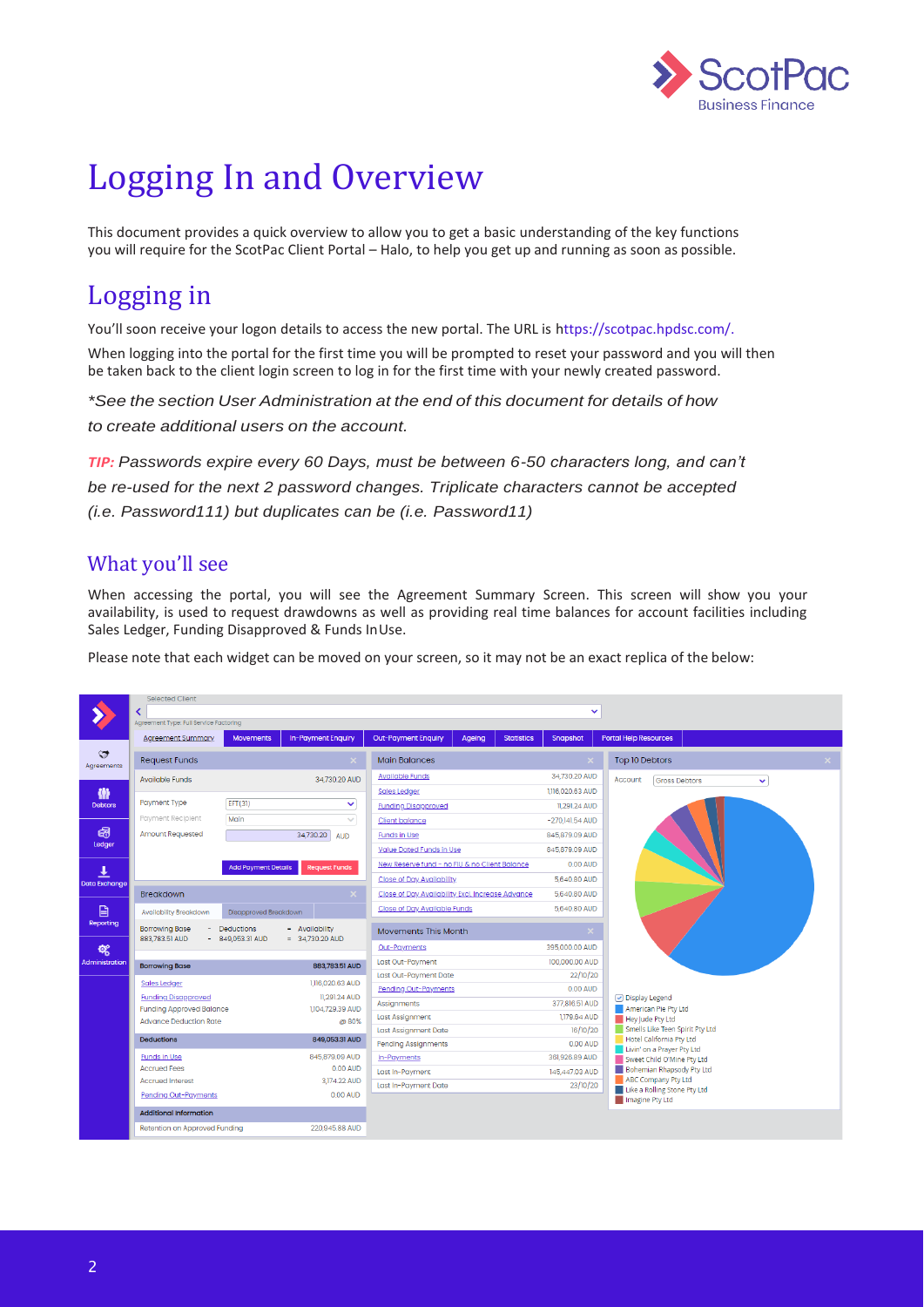

# Availability and Drawing Funds

**Sales Ledger** – This is the net value of the invoices and credit notes that you upload with every ledger refresh.

**Funding Disapproved** – This is the same as in your current portal; invoices which are not approved for funding.

**Funds in Use** – This is the amount owing on the facility. On your current system this would be referred to as your Current Account.

**In-Payment Enquiry** – This menu option at the top of the Agreement Summary Screen will show you details of debtor payments that have been received into the facility debtor deposit account. However, we recommend that you produce the In-payment enquiry report, instructions under 'Viewing customer payments' on last page of this guide.

# How you check availability and drawdown funds

In the Agreement Summary screen, you will see a Request Funds widget where you can view your available funds and then request either an EFT or an RTGS (same day) payment. The amount in the '**Amount Requested**' field will automatically be set to the full availability you have but you can change this to the amount you require. Then select '**Request Funds**'.

|                | <b>Selected Client</b><br>∢<br>Agreement Type: Full Service Factoring |                            |                         |
|----------------|-----------------------------------------------------------------------|----------------------------|-------------------------|
|                | <b>Agreement Summary</b>                                              | <b>Movements</b>           | In-Payment Enquiry      |
| Agreements     | <b>Request Funds</b>                                                  |                            | $\times$                |
|                | <b>Available Funds</b>                                                |                            | 34,730.20 AUD           |
| <b>Debtors</b> | Payment Type                                                          | EFT(31)                    | v                       |
| 歸              | Payment Recipient                                                     | Main                       |                         |
| Ledger         | Amount Requested                                                      |                            | 34,730.20<br><b>AUD</b> |
| Data Exchange  |                                                                       | <b>Add Payment Details</b> | <b>Request Funds</b>    |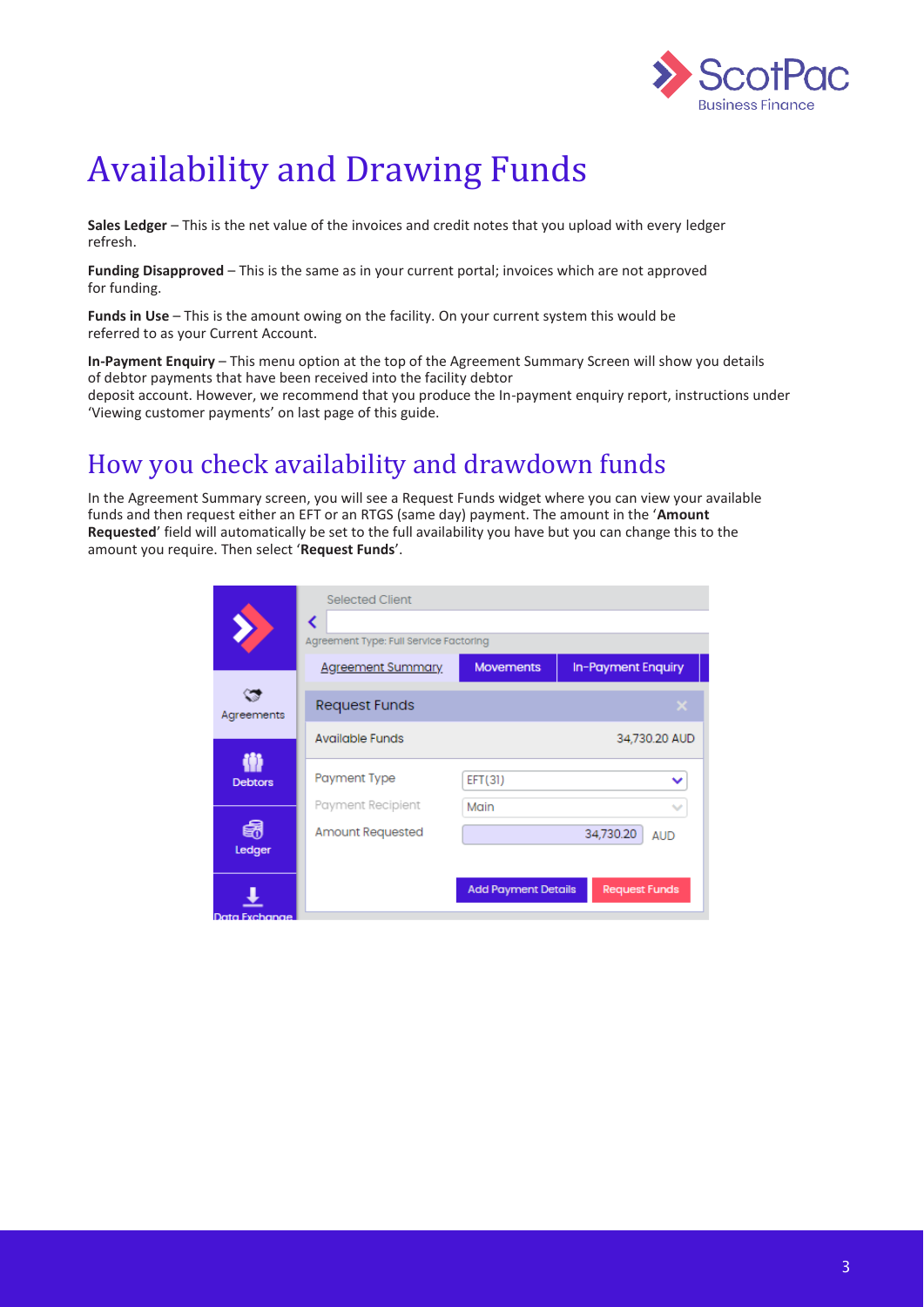

# How you upload invoice schedules and debtor information

#### **Open Item Facilities (Full Service, Co-Operation, Shadow, Open Item)**

All uploaded information is completed via the '**Data Exchange**' menu option on the left-hand column of the portal. This is used to upload information for new debtors as well as uploading your debtor ledger. Uploads must be in an Excel CSV. file with data in the required column order and specified cell format.

|                       | Selected Client                                    | L clientmanager                                                                                                                                                                                                                         |
|-----------------------|----------------------------------------------------|-----------------------------------------------------------------------------------------------------------------------------------------------------------------------------------------------------------------------------------------|
|                       | $\checkmark$                                       | Logout                                                                                                                                                                                                                                  |
|                       | Agreement Type: Full Service Factoring             | $40 =$                                                                                                                                                                                                                                  |
|                       | <b>File Upload</b><br><b>Portal Help Resources</b> |                                                                                                                                                                                                                                         |
|                       |                                                    |                                                                                                                                                                                                                                         |
| $\circledcirc$        | Debtor upload                                      | Schedules                                                                                                                                                                                                                               |
| Agreements            |                                                    |                                                                                                                                                                                                                                         |
|                       | <b>Format Name</b><br><b>Debtorss</b>              | <b>Format Name</b><br>Schedules                                                                                                                                                                                                         |
| 帶                     | Format Description AUDebtors                       | Format Description Schedules                                                                                                                                                                                                            |
| <b>Debtors</b>        |                                                    |                                                                                                                                                                                                                                         |
|                       |                                                    |                                                                                                                                                                                                                                         |
|                       |                                                    |                                                                                                                                                                                                                                         |
| 翻                     |                                                    |                                                                                                                                                                                                                                         |
| Ledger                | Click here to select files                         | Click here to select files                                                                                                                                                                                                              |
|                       |                                                    |                                                                                                                                                                                                                                         |
|                       | OR                                                 | <b>OR</b>                                                                                                                                                                                                                               |
| Data Exchange         |                                                    |                                                                                                                                                                                                                                         |
|                       | Drag & Drop the files here                         | Drag & Drop the files here                                                                                                                                                                                                              |
|                       |                                                    |                                                                                                                                                                                                                                         |
| 目                     |                                                    |                                                                                                                                                                                                                                         |
| Reporting             |                                                    |                                                                                                                                                                                                                                         |
|                       |                                                    | $\Box$ We,                                                                                                                                                                                                                              |
| ୦୧                    | Submit                                             | ) We,<br>the attached invoices, and comfirm that we have compiled with the terms and conditions of that<br>the attached invoices, and comfirm that we have compiled with the terms and conditions of that<br>agreement. We also confirm |
| <b>Administration</b> |                                                    |                                                                                                                                                                                                                                         |
|                       |                                                    | Submit                                                                                                                                                                                                                                  |
|                       |                                                    |                                                                                                                                                                                                                                         |

#### Invoice (schedule) upload

Invoices and credit notes can be loaded in the same file, credits will need a negative sign in front of the amount, file must be saved as a CSV and columns must be in order detailed here.

*Note, for Shadow Ledgers, Column E needs to be "INV" or "CRN" respective to the document type.* 

|                | А                  | в                                                   | C.                     | D                      | E                                  |  |
|----------------|--------------------|-----------------------------------------------------|------------------------|------------------------|------------------------------------|--|
| 1              | Customer<br>Number | Document<br>Number                                  | Document<br>Date       | Document<br>Amount     | Purchase<br>Order Number           |  |
| $\overline{2}$ |                    | (max 30 characters) (max 12 characters) characters) | DD/MM/YYYY<br>(max 10) | (Max 14<br>characters) | Optional<br>(Max 15<br>Characters) |  |
| 3              |                    |                                                     |                        |                        |                                    |  |
| 4              |                    |                                                     |                        |                        |                                    |  |
| 5              |                    |                                                     |                        |                        |                                    |  |

#### Debtor upload

|                               |                |          |                            |                                                             |          | G        | Н        |                                                                                    |         |          |            | M                            |
|-------------------------------|----------------|----------|----------------------------|-------------------------------------------------------------|----------|----------|----------|------------------------------------------------------------------------------------|---------|----------|------------|------------------------------|
| Client<br>debtor<br>reference | Debtor<br>Name |          | Address 1 Address 2 Suburb |                                                             | State    | Postcode | Country  | Phone No Name                                                                      | Contact | Email    | <b>ABN</b> | Debtor<br>Statement<br>email |
| (max30                        | $\frac{1}{2}$  | (Max 40) | (Max 40)                   | (Max 40)                                                    | (Max 25) | (Max 4   | (Max 20) | (Max 20)                                                                           | (Max30) | (Max 50) | (Max 14)   |                              |
|                               |                |          |                            | characters) characters) characters) characters) characters) |          |          |          | characters) characters) characters) characters) characters) characters) characters |         |          |            |                              |

*NOTE*: Please do not upload the header fields in the spreadsheet – these are included here as a guide to *correct formatting.*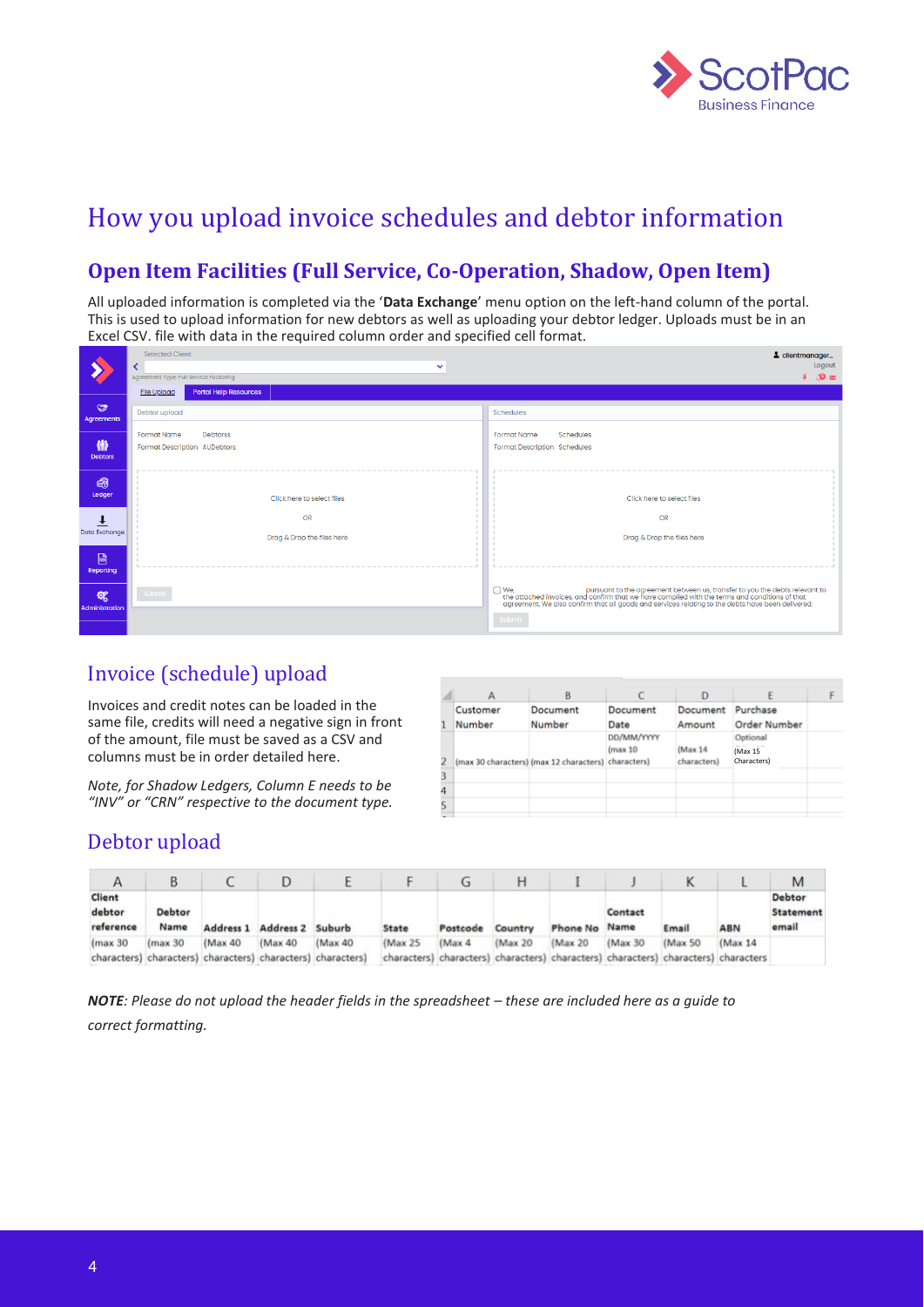

### Uploading a Schedule **Bulk Facilities**

1. To upload your Invoice and Credit Note schedules go to '**Ledger**' - then select '**Schedule Entry**' along the top of the page.

|                            | Ledger Item Search                                        | Ledger Analysis                       | <b>Schedule Entry</b>                   | <b>Portal Help Resources</b> |                               |  |
|----------------------------|-----------------------------------------------------------|---------------------------------------|-----------------------------------------|------------------------------|-------------------------------|--|
| $\mathbf{C}$<br>Agreements | <b>Batch Type</b><br><b>Bulk ID Batch</b><br>$\checkmark$ | Currency<br><b>Australian Dollars</b> | <b>Batch Reference</b><br>$\mathcal{A}$ |                              | <b>Create Schedule Header</b> |  |
| Ŵ<br><b>Debtors</b>        |                                                           |                                       |                                         |                              |                               |  |
| €<br>Ledger                |                                                           |                                       |                                         |                              |                               |  |

- 2. Select the Batch type as Bulk ID Batch where it will allow you to upload credits and invoices together. To upload fill in the following information:
	- a. **Batch Reference** This is your reference for the Batch generally a date or schedule No.
	- b. **Debtor name**  this will default to the control account.
	- c. **Doc. no.**  Use the same as the batch reference for ease oftracking.
	- d. **Doc date**  Todays Date
	- e. **Invoice amount, Invoice Items, Credit Note Amount & Credit Note Items** Enter the bulk value of each (a minus symbol is not required for the credit notes) also the number of items.
	- f. **Choose File** this is not required to be loaded through the portal but to be sent separately to your dedicated ScotPac team. This can be in anyformat.
	- g. Once all data is entered select **SubmitSchedule**.

| Batch Type<br><b>Bulk ID Batch</b> | Currency<br><b>Australian Dollars</b> | <b>Batch Reference</b><br> 123 |            |                | Create Schedule Header | Submit Schedule |                           |                   |               |
|------------------------------------|---------------------------------------|--------------------------------|------------|----------------|------------------------|-----------------|---------------------------|-------------------|---------------|
| Type                               | Debtor Name                           |                                | Doc. No.   | Doc. Date      | Invoice Amount         | Invoice Items   | <b>Credit Note Amount</b> | Credit Note Items | File Location |
| Bulk ID Batch                      | CONTROL ACCOUNT                       |                                | 22/10/2020 | 22/10/20<br>e. | 10,235.41 AUD 5        |                 | 20.00 AUD                 |                   | Choose File   |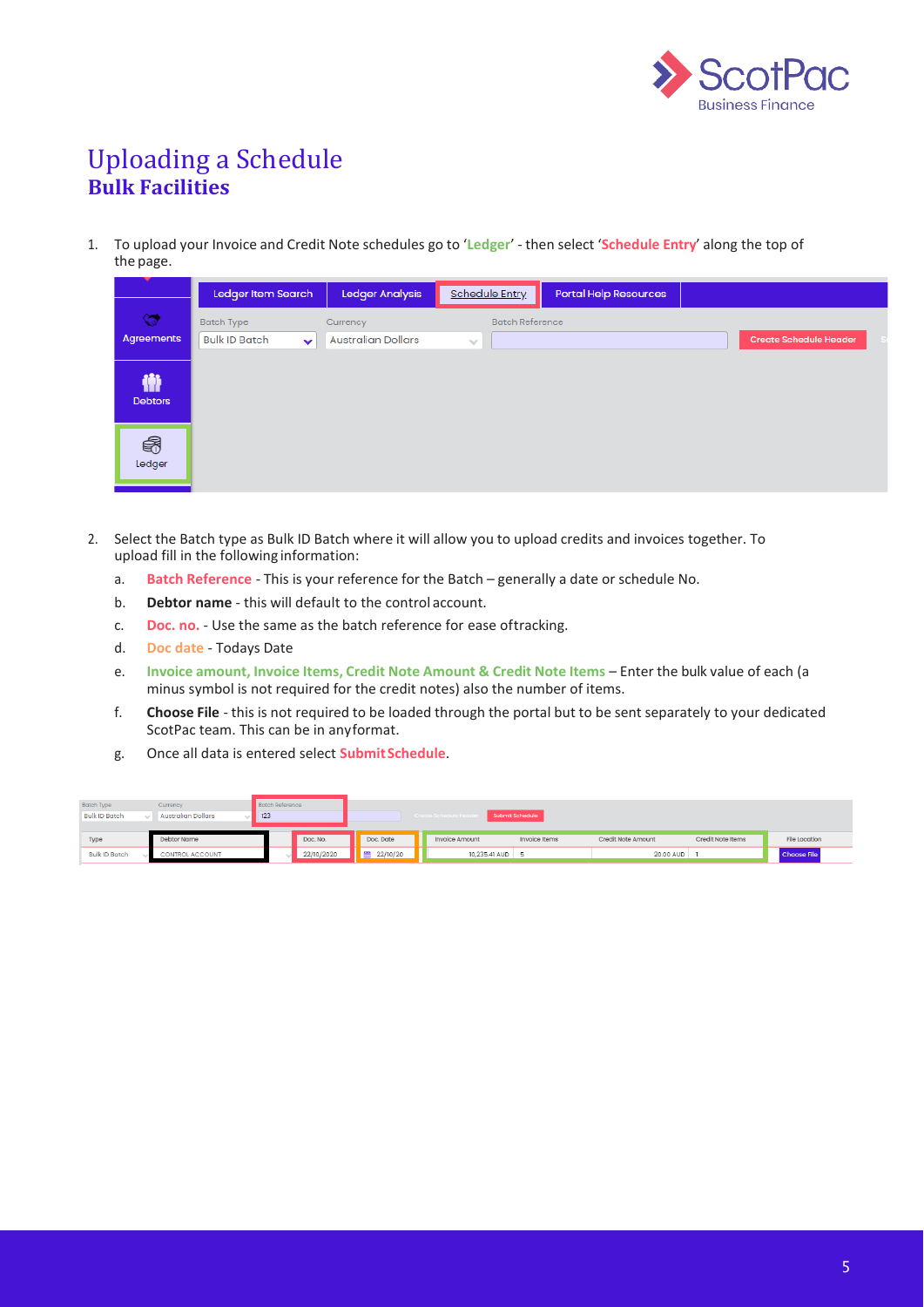

## How you view payments from your customers

The In-payment enquiry report will provide you with details of all payments received for a chosen date range. Please note that the dates show as the date oftransaction not the date received.

To run this report, go to the reporting tab on the left of your page:

- Select In-Payment report
- Choose the output strategy (this is how you will receive/ download thereport, the Internet Service option will produce a PDF copy)
- Choose the date range
- Click request report
- The report requested will show in the "Retrieve Reports" tab. To update the statusclick '**Retrieve Reports**' and it should update to show '**Report Generated Successfully**'
- Tick to select the report you wish to review, hit'**Download**'.

|                | <b>Selected Client</b>                 |                         |                                    |                  |  |  |  |  |
|----------------|----------------------------------------|-------------------------|------------------------------------|------------------|--|--|--|--|
|                | Agreement Type: Full Service Factoring |                         |                                    |                  |  |  |  |  |
|                | <b>Request Report</b>                  | <b>Report Templates</b> | <b>View Reports</b>                | <b>Portal He</b> |  |  |  |  |
| Agreements     | <b>Request Report</b>                  |                         |                                    |                  |  |  |  |  |
|                | Report Type <sup>*</sup>               |                         | Schedule acknowledgement           |                  |  |  |  |  |
|                |                                        |                         | Debtor payment received            |                  |  |  |  |  |
| <b>Debtors</b> | Debtor payment reconciliations         |                         |                                    |                  |  |  |  |  |
|                |                                        | Movement report         |                                    |                  |  |  |  |  |
|                |                                        |                         | Age analysis - debtor account      |                  |  |  |  |  |
|                |                                        |                         | Advance notice of age disapprovals |                  |  |  |  |  |
| Ledger         |                                        | <b>Client Invoice</b>   |                                    |                  |  |  |  |  |
|                |                                        | Ledger Items Report     |                                    |                  |  |  |  |  |
|                |                                        |                         | Debtor Statement Portrait - SPAU   |                  |  |  |  |  |
| Data Exchange  |                                        |                         | <b>Client Summary Report</b>       |                  |  |  |  |  |
|                |                                        |                         | Inpayment Details Report           |                  |  |  |  |  |
|                |                                        |                         | OutPayment Advice Letter           |                  |  |  |  |  |
| Reporting      | Output Strategy *                      |                         |                                    |                  |  |  |  |  |
|                |                                        |                         | <b>Request Report</b>              |                  |  |  |  |  |
|                |                                        |                         |                                    |                  |  |  |  |  |

|                        | <b>Request Report</b> | <b>Report Templates</b>                                   | <b>View Reports</b> | <b>Portal Help Resources</b> |                     |                                  |                               |
|------------------------|-----------------------|-----------------------------------------------------------|---------------------|------------------------------|---------------------|----------------------------------|-------------------------------|
| <b>Output Strategy</b> |                       | <b>Reports Requested</b><br>From <b>m</b><br>$\checkmark$ | To m                | <b>Retrieve Reports</b>      | <b>Clear Errors</b> | <b>Report Format</b><br>Download |                               |
|                        | <b>Report Name</b>    |                                                           |                     | <b>Report Number</b>         |                     | <b>Request Timestamp</b>         | <b>Request Status</b>         |
|                        | Open Invoices         |                                                           |                     |                              |                     | 31/08/20 12:13                   | Report generated successfully |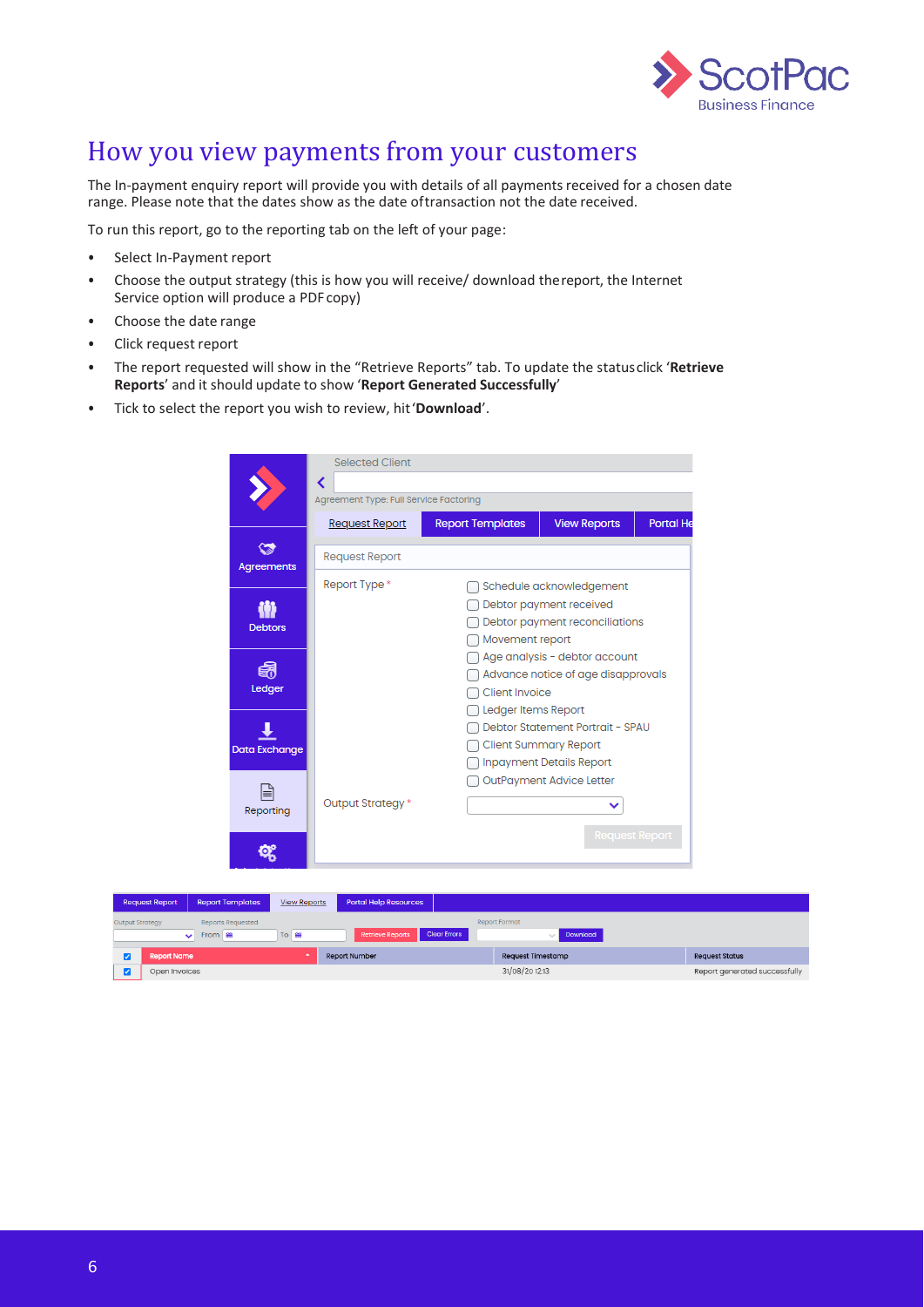

#### How you view unallocated customer payments

You can view any unallocated cash by selecting the '**Ledger**' tab on the left side of the screen, '**Ledger Analysis**' and changing the ledger analysis tool dropdown to: '**All Open In-Payments**'. This will show you all unallocated payments, including those that are partallocated.

|                       | <b>Selected Client</b><br>∢                                                                                                  |                      |                                  |          |  |  |  |
|-----------------------|------------------------------------------------------------------------------------------------------------------------------|----------------------|----------------------------------|----------|--|--|--|
|                       | Agreement Type: Full Service Factoring                                                                                       |                      |                                  |          |  |  |  |
|                       | Ledger Item Search                                                                                                           | Ledger Analysis      | <b>Schedule Entry</b>            | Porta    |  |  |  |
| Agreements            | <b>Ledger Analysis Tools</b><br>I invoices that have received a final reminder v                                             |                      | <b>Branch</b>                    |          |  |  |  |
| tO.<br><b>Debtors</b> | All invoices that have received a final reminder<br>All invoices that are in external collection<br>All invoices older than  |                      |                                  | Due Date |  |  |  |
| Ledger                | All invoices younger than<br>All invoices overdue more than<br>All invoices overdue less than<br>All items bigger than       |                      | 31/07/20<br>31/08/20<br>31/08/20 |          |  |  |  |
| <b>Data Exchange</b>  | All items smaller than<br>All funding disapproved invoices<br>All credit disapproved invoices                                |                      |                                  |          |  |  |  |
| <b>Reporting</b>      | All invoices/debtors on hold for reminders<br>All debtors with credit balances/un-reconciled credits<br>All overdue invoices | 31/08/20<br>31/08/20 |                                  |          |  |  |  |
| Administration        | All disputed items<br>All partly paid invoices<br>All unpaid overdue interest invoices<br>All un-matured in-payments         |                      |                                  | 31/08/20 |  |  |  |
|                       | All open in-payments<br>All outstanding items eligible for write off                                                         |                      |                                  |          |  |  |  |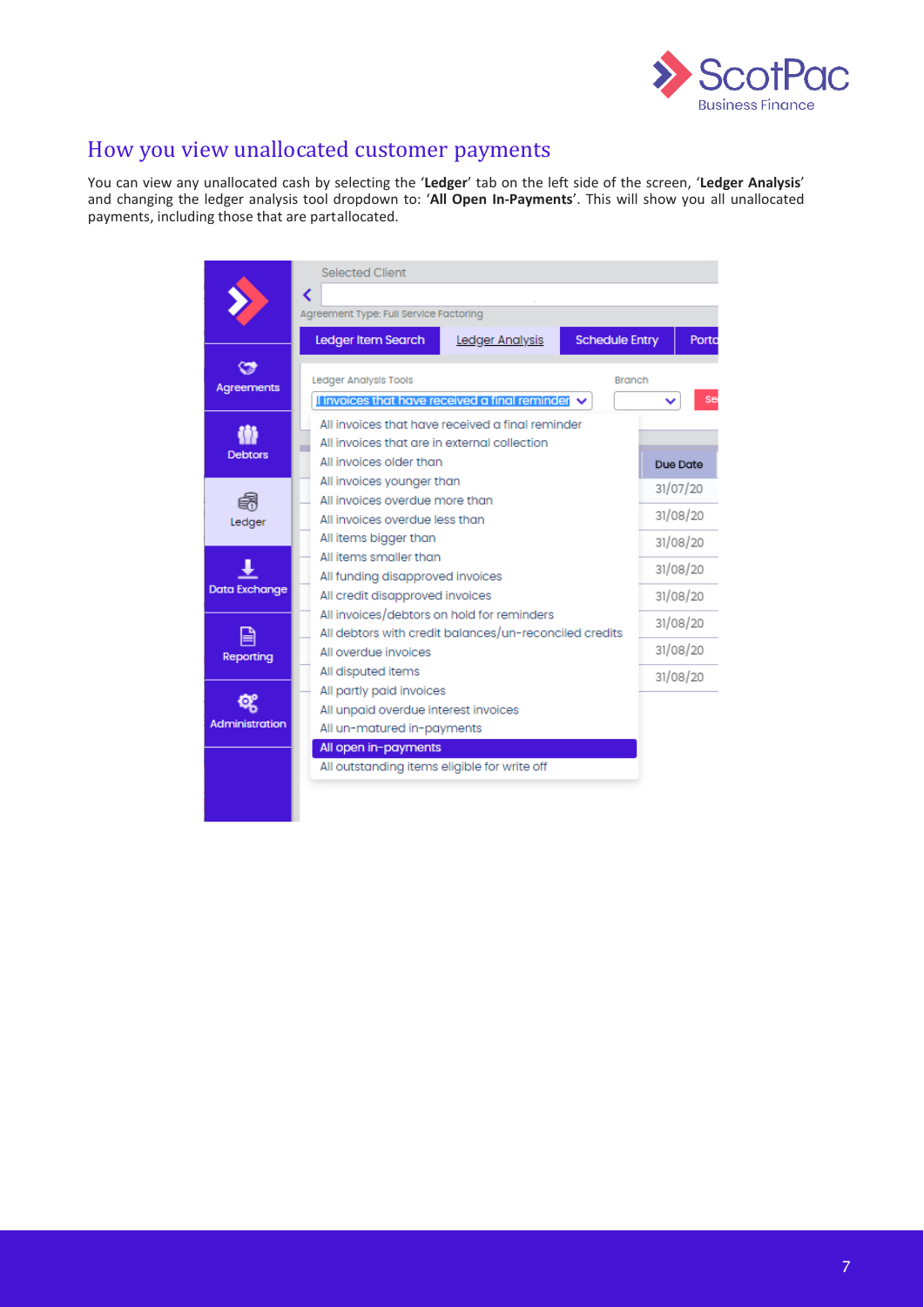

# User Administration

The '**Administrator**' can create additional users in the system. This feature can be accessed by clicking the '**Administration**' button on the left-hand side of the screen.

Select the '**Create New User**' button.

Complete the '**Profile Details**' by creating a username and password etc.

On the far-right hand side of the screen select the '**Permissions**' for the user. Click the arrow next to '**Client Manager**' to expand the menu and view the permissions available. By simply unticking a box you are removing access to that function.

In the example on the right we have provided the user with access to '**Out-Payment Enquiry**' so they can see historically what has been drawn down, but we have not given them access to '**Out-Payment Entry**', therefore they cannot request funds. These permissions allow you to customise

the user accounts you create.

*TIP:* Press the arrow next to each permission to view more options.

Select the relevant agreement from the bottom of the screen that you would like the user to have access to. There will only be multiple options if you have multiple agreements with ScotPac.

Press the '**Save Profile**' button.

*TIP: If you can't see the button, scroll to the bottom of the top half of the screen and the button will appear below the 'Profile Details' area.*

 $\blacktriangleright$   $\lnot$  Client manager  $\sqrt{ }$  Agreement Enquiries ◯ Out-Payments Out-Payment Entry Out-Payments Enquiry